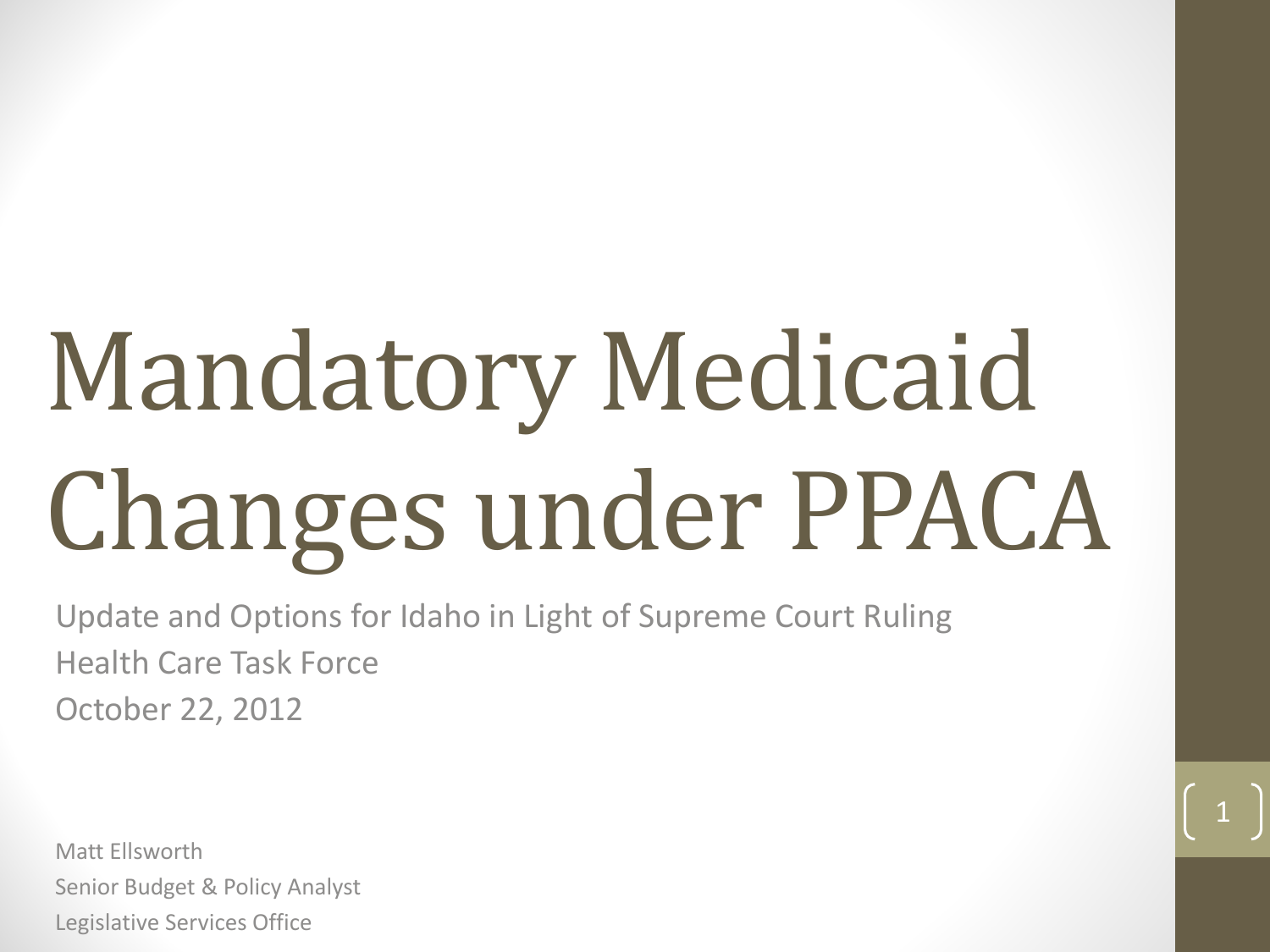### Presentation Outline

- Supreme Court Ruling
	- How ruling influences policy/budgeting decisions.
- Mandatory Changes
	- What elements are out of the State's control, and what does DHW estimate they will cost?
- Decisions for States
	- What pieces are up to states to decide?
- Optional Medicaid Expansion
- Decision Making Process
	- Works in progress; next steps...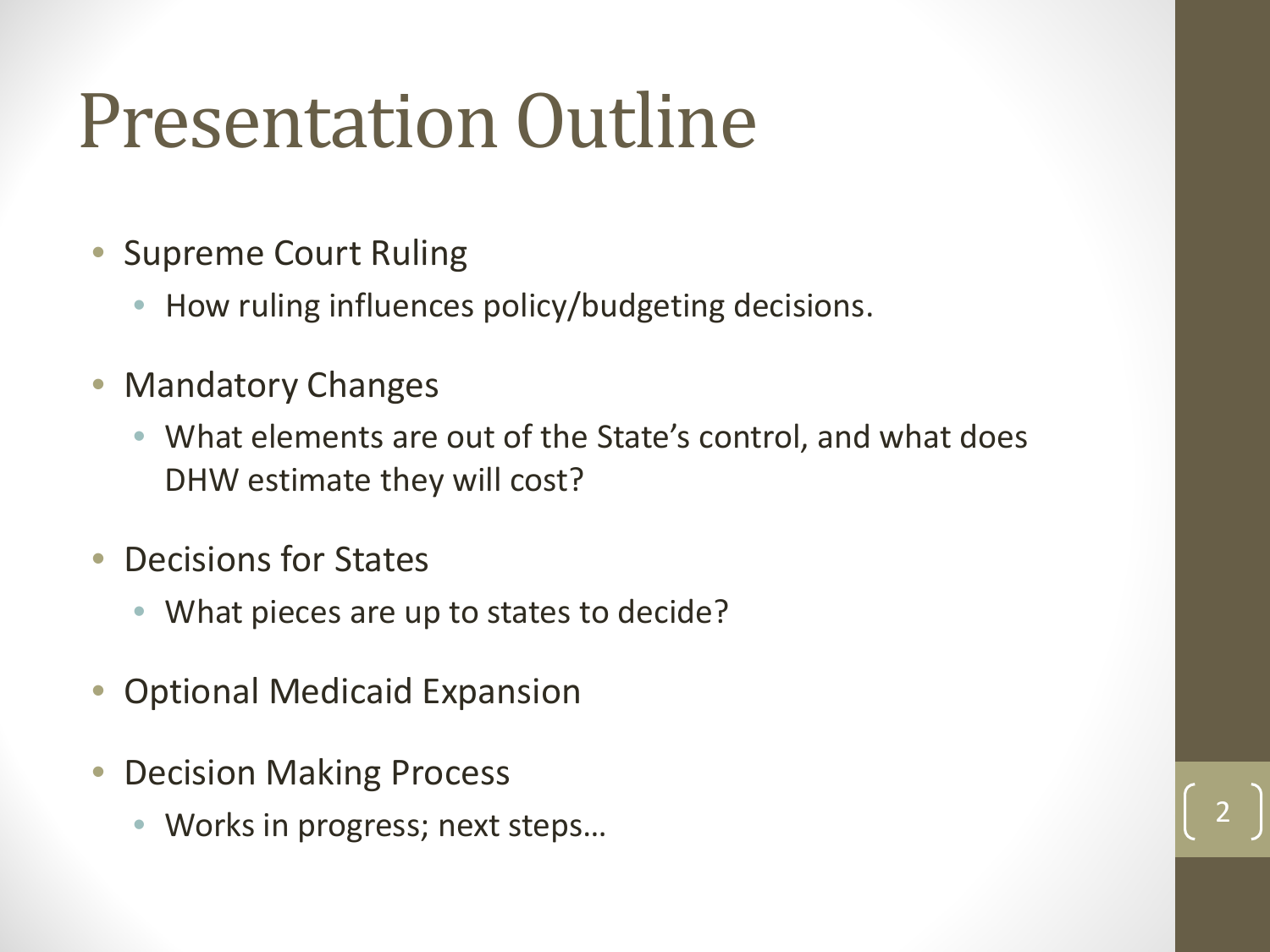# Supreme Court Ruling

- Two Major Policy Components
	- 1. Individual Mandate: Can Congress require people to purchase health insurance?
		- Ruling: YES, under its authority to tax.
	- 2. Medicaid Expansion: Can the federal government require states to expand Medicaid under the threat of withholding federal funds for existing Medicaid programs.
		- Ruling: NO, it's unduly coercive ("gun to the head…").
- Medicaid Expansion is Optional
	- States may elect not to expand per the terms of the ACA without jeopardizing federal funding for existing Medicaid programs.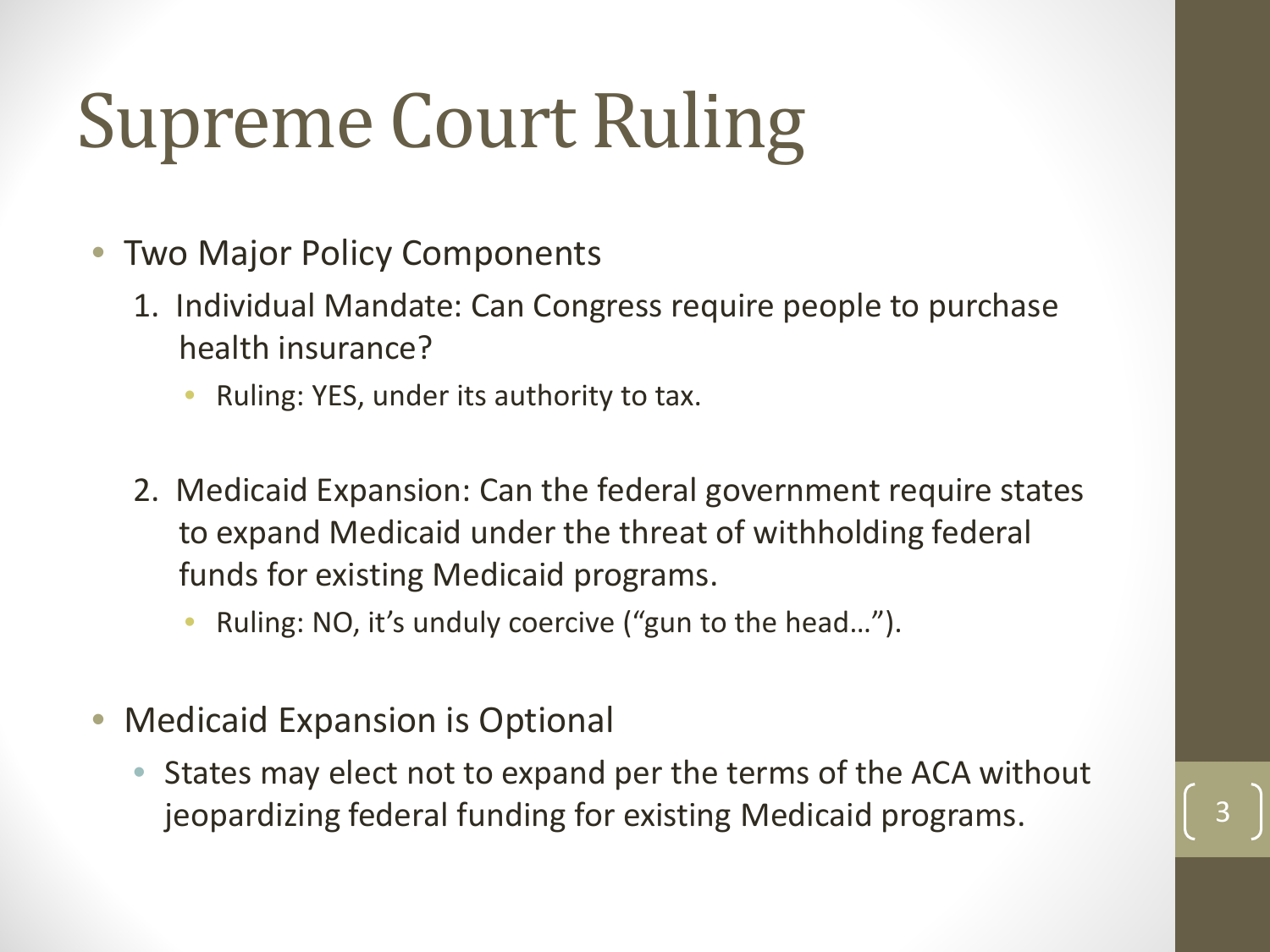## Mandatory Changes

- HOWEVER, even in light of SC ruling on Medicaid Expansion, most of the law remains intact – and will have associated costs…
- Include Development and Operational
	- **Development:** Medicaid Readiness
		- All One-Time
	- **Operational:** Administrative and Trustee & Benefit Payments

- **Mostly Ongoing**
- New IT Requirements
- Woodworking Effect/MAGI Enrollment Increases
	- Additional Administrative Requirements
	- Trustee & Benefit Payment Increases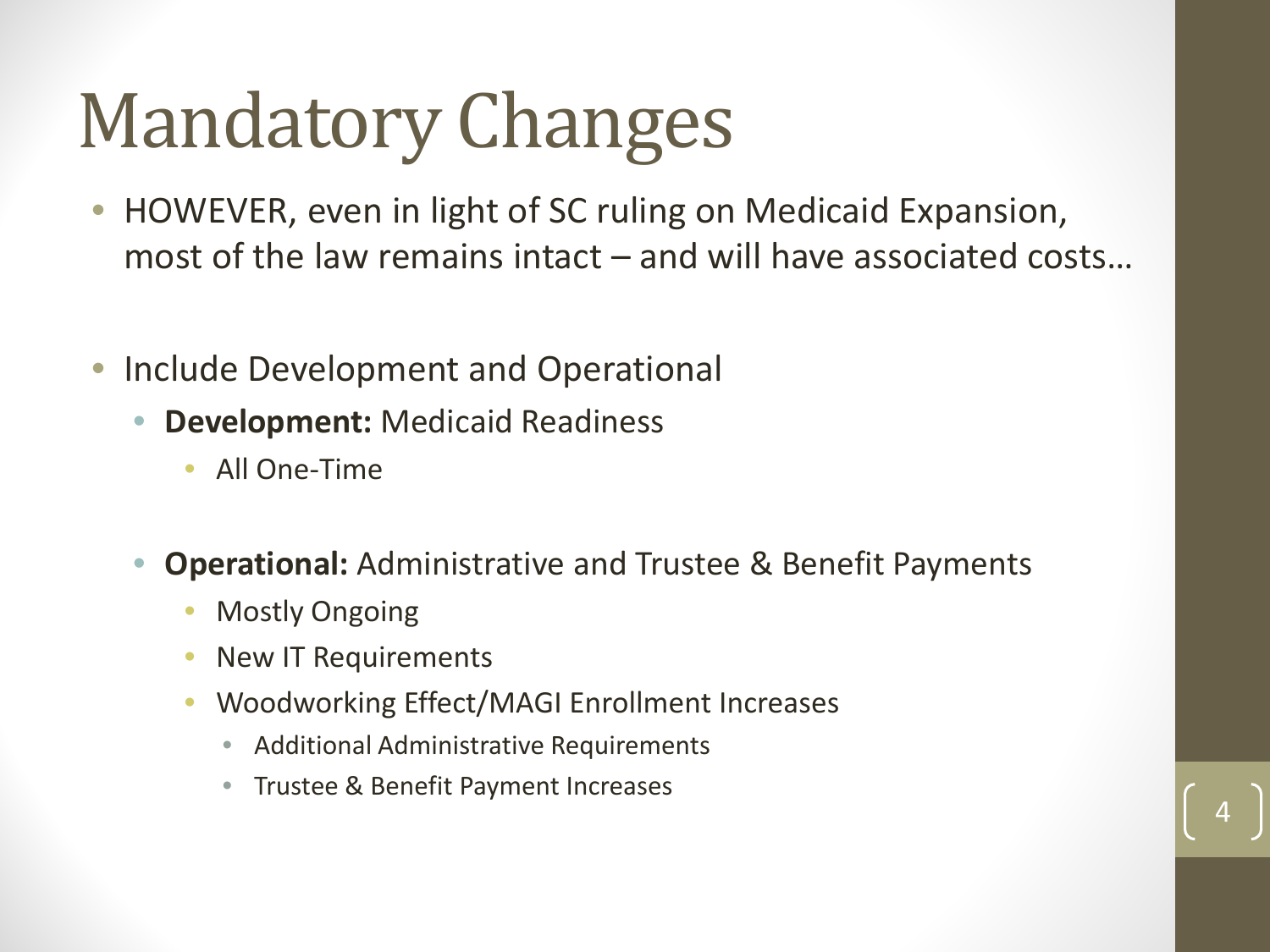## Mandatory: Development

### • **Medicaid Readiness**

- Infrastructure, process redesign, automation, and "pre-implementation" activities to:
	- Expand and modify IBES, MMIS, and related systems;
	- Ensure systems connectivity and compatibility.
- Three Phase Project
	- Modernization (65%): Automate and streamline existing processes, create online application/verification functionality.
	- Expansion (26%): Reprogram IBES to align with new eligibility rules. Bolster existing system to meet notification/reporting requirements.
	- Connection (9%): Existing systems with *an* exchange.
- Total Funding (90/10 Match)
	- FY 2012: \$7.5m (\$750k state)
	- FY 2013: \$16.3m (\$1.63m state)
		- \$15.2m (Original Appropriation, \$1.52m state)
		- \$1.1m (Supplemental Request, \$110k state)
	- FY 2014: \$10.3m (Line Item Request, \$1.03m state)
- Total One-Time (appropriated and requested): \$34.1 (\$3.41m state)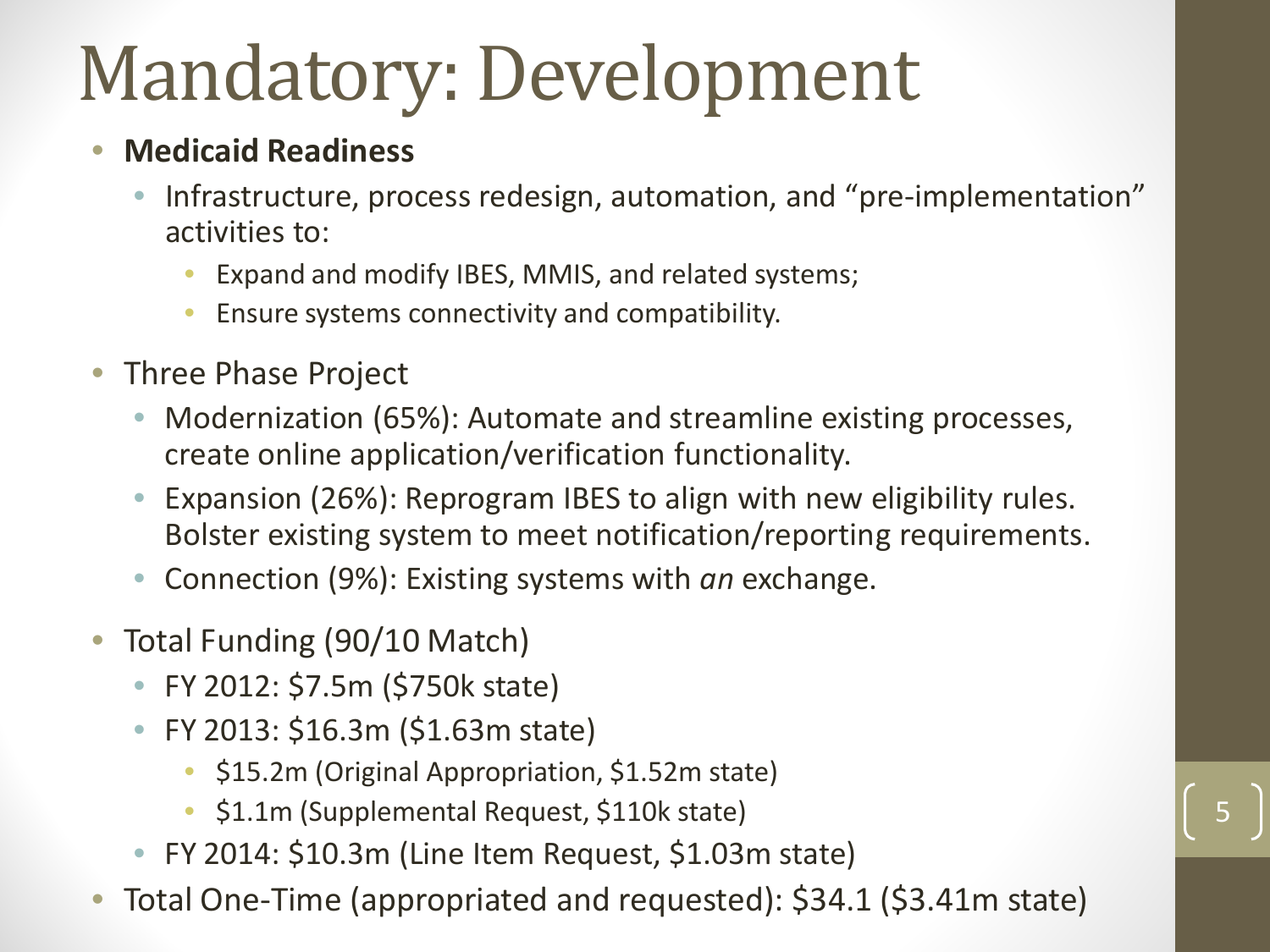### Mandatory: Operational

- Administrative
	- Additional staff for Medicaid eligibility/enrollment/maintenance.
	- Additional IT staff and contract support for 24/7 systems operability.
- Woodwork Effect (Administrative/T&B)
	- Not all eligible individuals are currently enrolled in Medicaid.
	- The individual mandate requires all individuals to obtain coverage.
	- Many of the eligible but not enrolled will join program.
- Modified Adjusted Gross Income (MAGI) (Administrative/T&B)
	- New rules for calculating income/determining Medicaid eligibility.
	- Department anticipates that new methodology will result in increase in number eligible individuals. The same state of the state of the state of the state of the state of the state o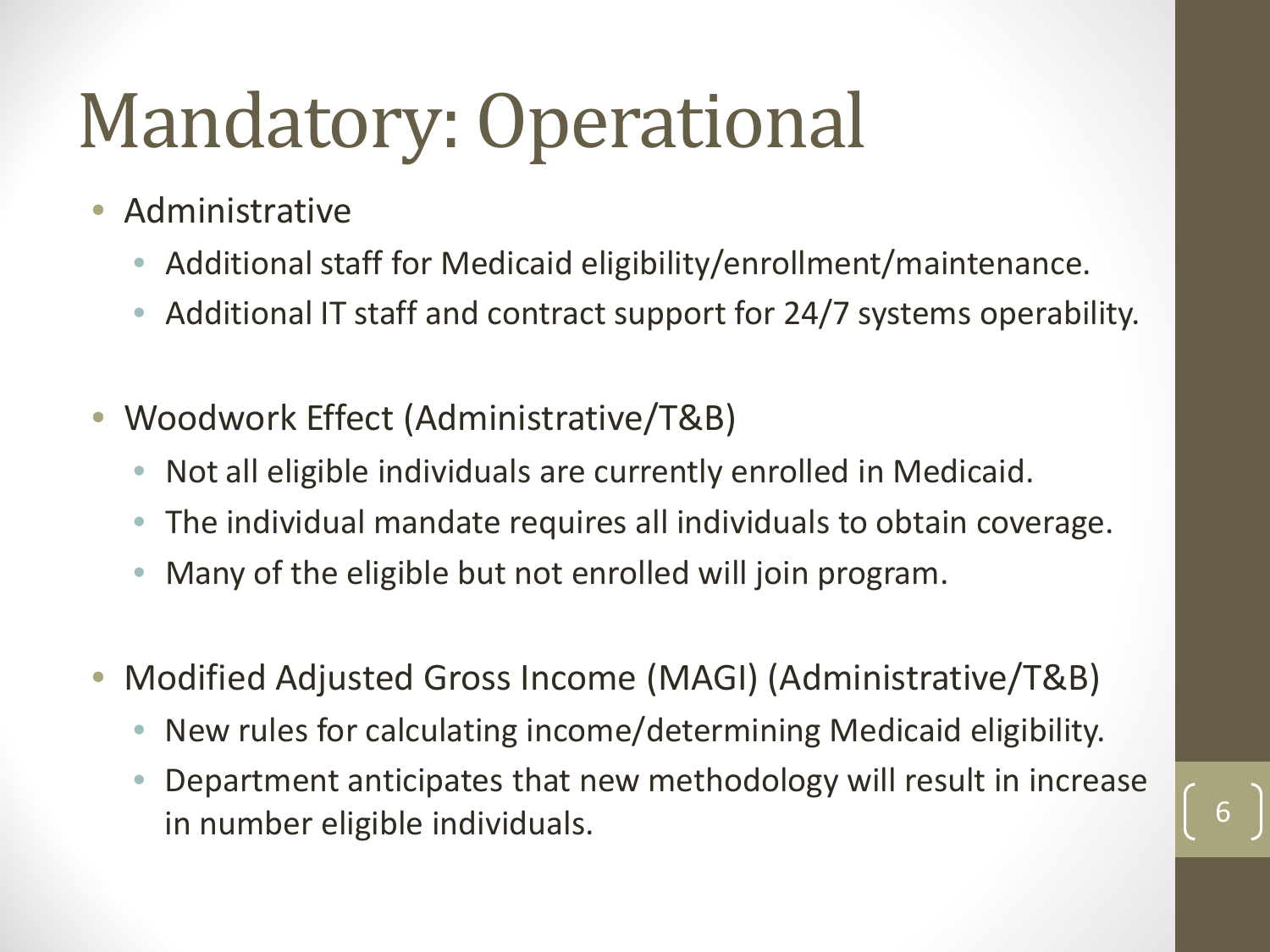### Mandatory: Operational

### • Funding (Based on DHW Request):

#### • FY 2014: Administrative

| <b>Division</b>         | <b>FTP</b> | <b>State</b> | Federal   | <b>Total</b> |
|-------------------------|------------|--------------|-----------|--------------|
| <b>Indirect Support</b> | 16.00      | 841,600      | 841,600   | 1,683,200    |
| Welfare                 | 22.00      | 870,100      | 870,100   | 1,740,200    |
| <b>TOTAL</b>            | 38.00      | 1,711,700    | 1,711,700 | 3,423,400    |

*Note: Administrative request includes \$109,800 in one-time costs. The remainder is ongoing.*

#### • FY 2014 Trustee & Benefit Payments

| <b>Division</b> | <b>FTP</b> | <b>State</b> | Federal    | <b>Total</b> |
|-----------------|------------|--------------|------------|--------------|
| Medicaid        | 0.00       | 8,338,000    | 22,891,000 | 31,229,000   |
| <b>TOTAL</b>    | 0.00       | 8,338,000    | 22,891,000 | 31,229,000   |

- T&B Estimate Assumptions:
	- **T&B totals reflect six month estimate.**
		- Relevant portions of the ACA go into effect on January 1, 2014.
	- Estimate based on enrollment increases of  $9,800 12,300$  with per member per month (PMPM) costs of \$423.16 - \$531.11.
	- Standard Medicaid FMAP applies.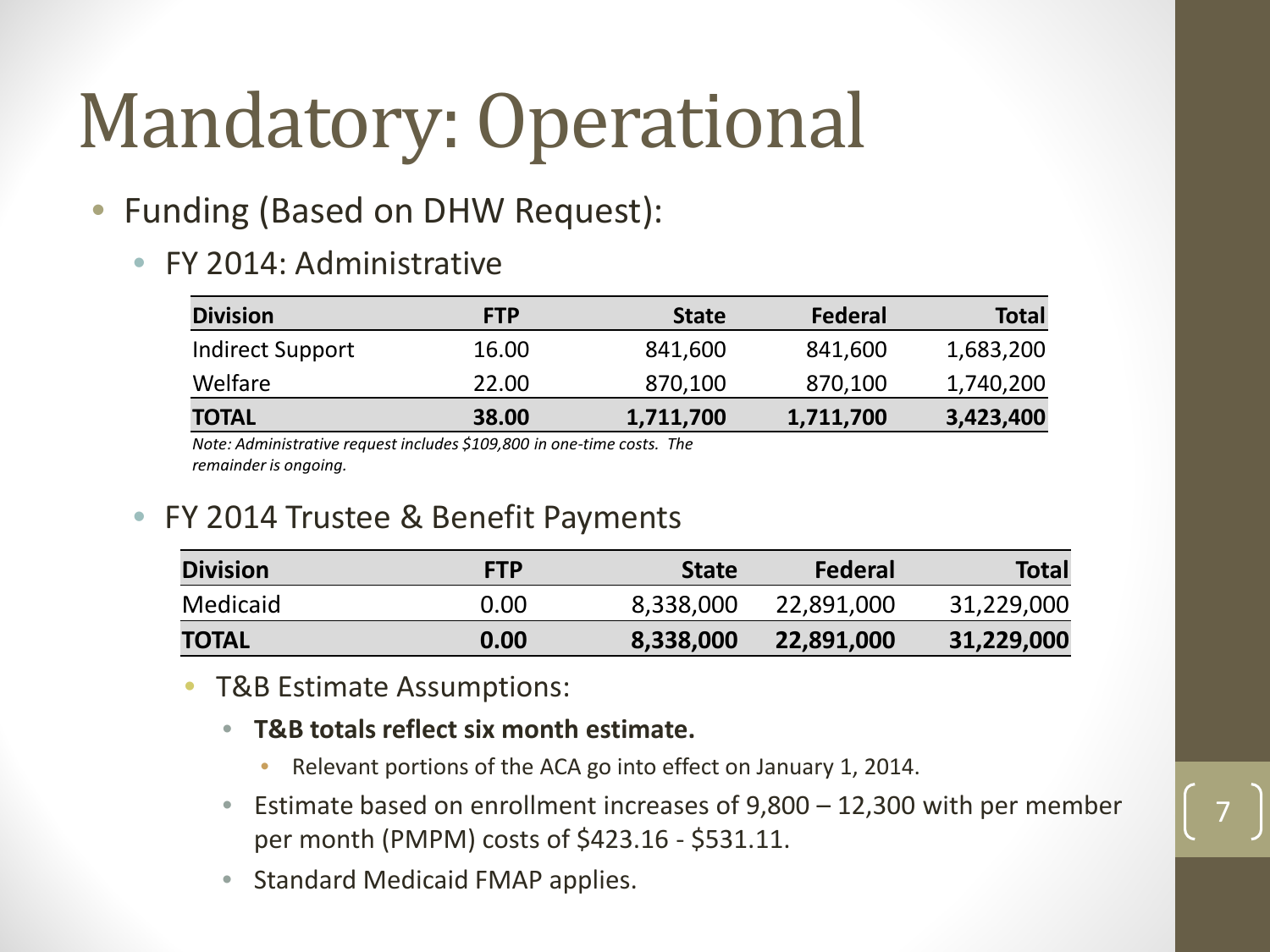### Mandatory Changes: Total Costs

| Year           | OT/OG        | <b>State</b> | Federal    | <b>Total</b> |
|----------------|--------------|--------------|------------|--------------|
| <b>FY 2012</b> | $ One-Time $ | 750,000      | 6,750,000  | 7,500,000    |
| <b>FY 2013</b> | One-Time     | 1,630,000    | 14,670,000 | 16,300,000   |

*Note: DHW's request includes a one-time FY 2013 supplemental for Medicaid Readiness, \$110k state, \$1.1m total.*

|                | <b>Total</b>    | 11,079,700 | 33,872,700 | 44,952,400 |
|----------------|-----------------|------------|------------|------------|
| <b>FY 2014</b> | Ongoing         | 9,994,800  | 24,547,800 | 34,542,600 |
|                | <b>One-Time</b> | 1,084,900  | 9,324,900  | 10,409,800 |

| $ FY 2015 (Projected)$ Ongoing |  |  | $18,332,800$ $47,438,800$ | 65,771,600 |
|--------------------------------|--|--|---------------------------|------------|
|--------------------------------|--|--|---------------------------|------------|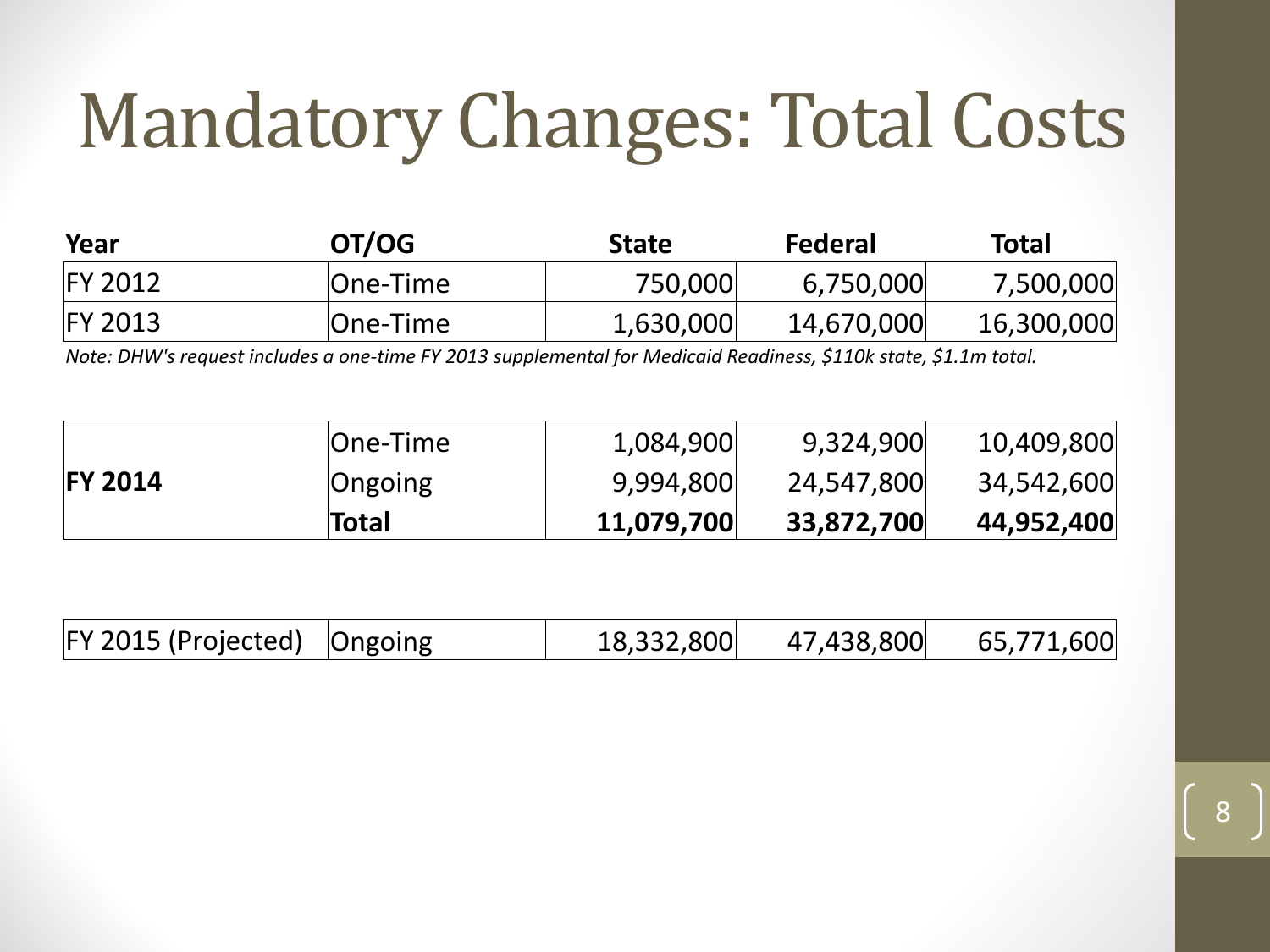### Decisions for States

- The ACA in light of the Court's ruling leaves two major decisions for states:
	- **1. Insurance Exchange:**
		- State Based, Federal, Hybrid/Partnership

### **2. Optional Medicaid Expansion:**

• Will states expand eligibility to all individuals who earn up to 138% of federal poverty limits (FPL) at an enhanced FMAP rate?

| Year           | <b>FMAP Rate</b> |
|----------------|------------------|
| $2014 - 2016$  | 100 percent      |
| 2017           | 95 percent       |
| 2018           | 94 percent       |
| 2019           | 93 percent       |
| 2020 and after | 90 percent       |

- Benefits/Risks of Timing
	- Enhanced Match Rate: First few years may purge "pent-up-demand."
	- Department/State Resources: IBES, DHW focus, etc.

$$
|9|
$$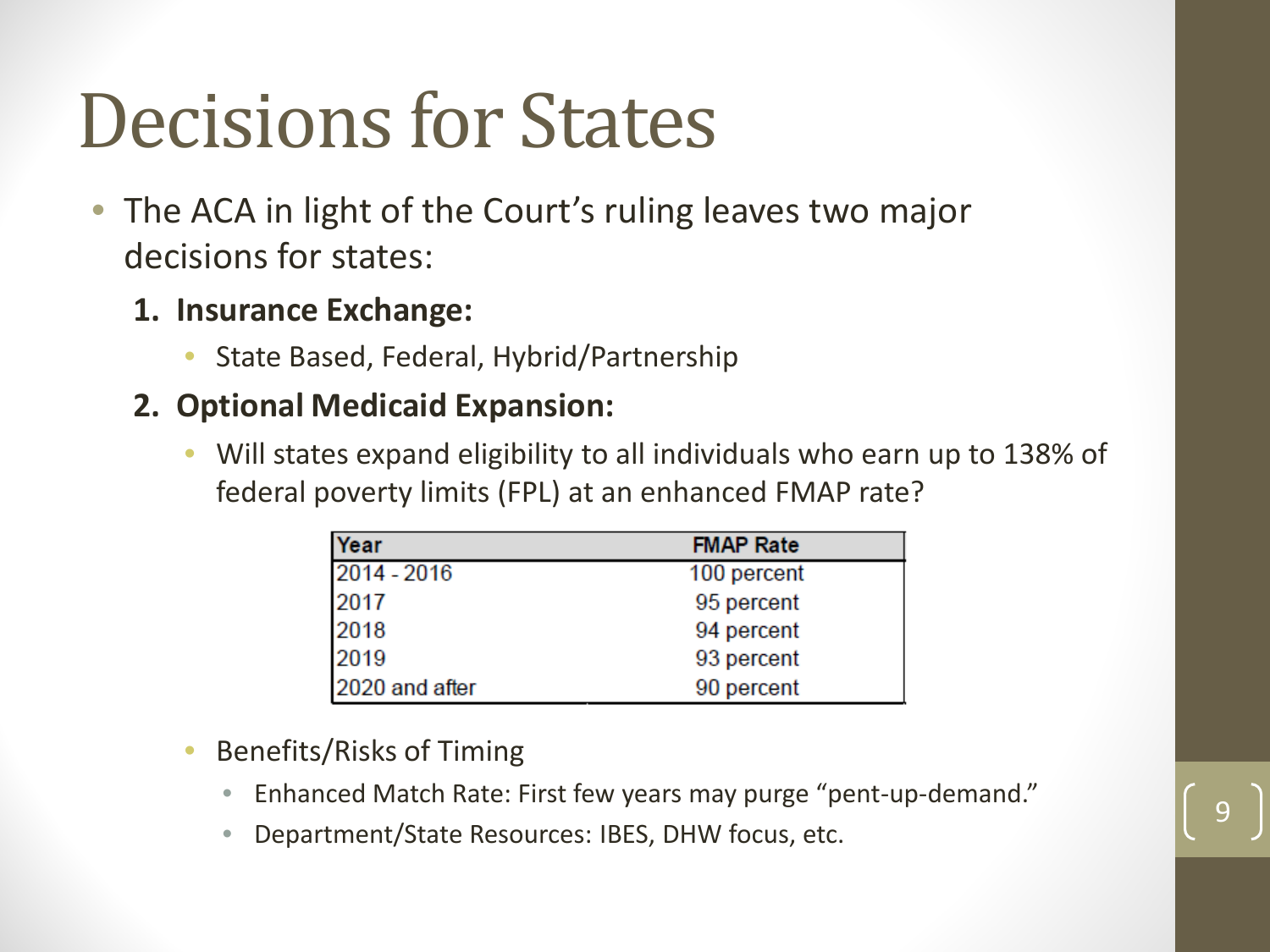# Optional Medicaid Expansion

• Several Studies Estimate Eligibility/Enrollment:

|                          | New Eligible |         | Current Eligible but Unenrolled |        | Total   |         |
|--------------------------|--------------|---------|---------------------------------|--------|---------|---------|
| Study                    | Low          | High    | Low                             | High   | Low     | High    |
| Leavitt $(2014)^*$       | 97,066       | 111,525 | 9,806                           | 12,299 | 106,872 | 123,824 |
| Urban Institute (2010)** | 108,000      |         | 18,000                          |        | 126,000 |         |
| Kaiser (2019)*           |              |         |                                 |        | 85,883  | 115,730 |

10

*Note: Kaiser does not break out new eligibles and individuals currently eligible but not enrolled.*

\* Totals reflect estimated number of new enrollees.

\*\* Totals reflect estimated number of eligible individuals under optionally expanded Medicaid program.

- Cost Drivers (Illustrative):
	- Number of new enrollees
	- Age/health of new enrollees
	- Plan design(s)
	- **Utilization**